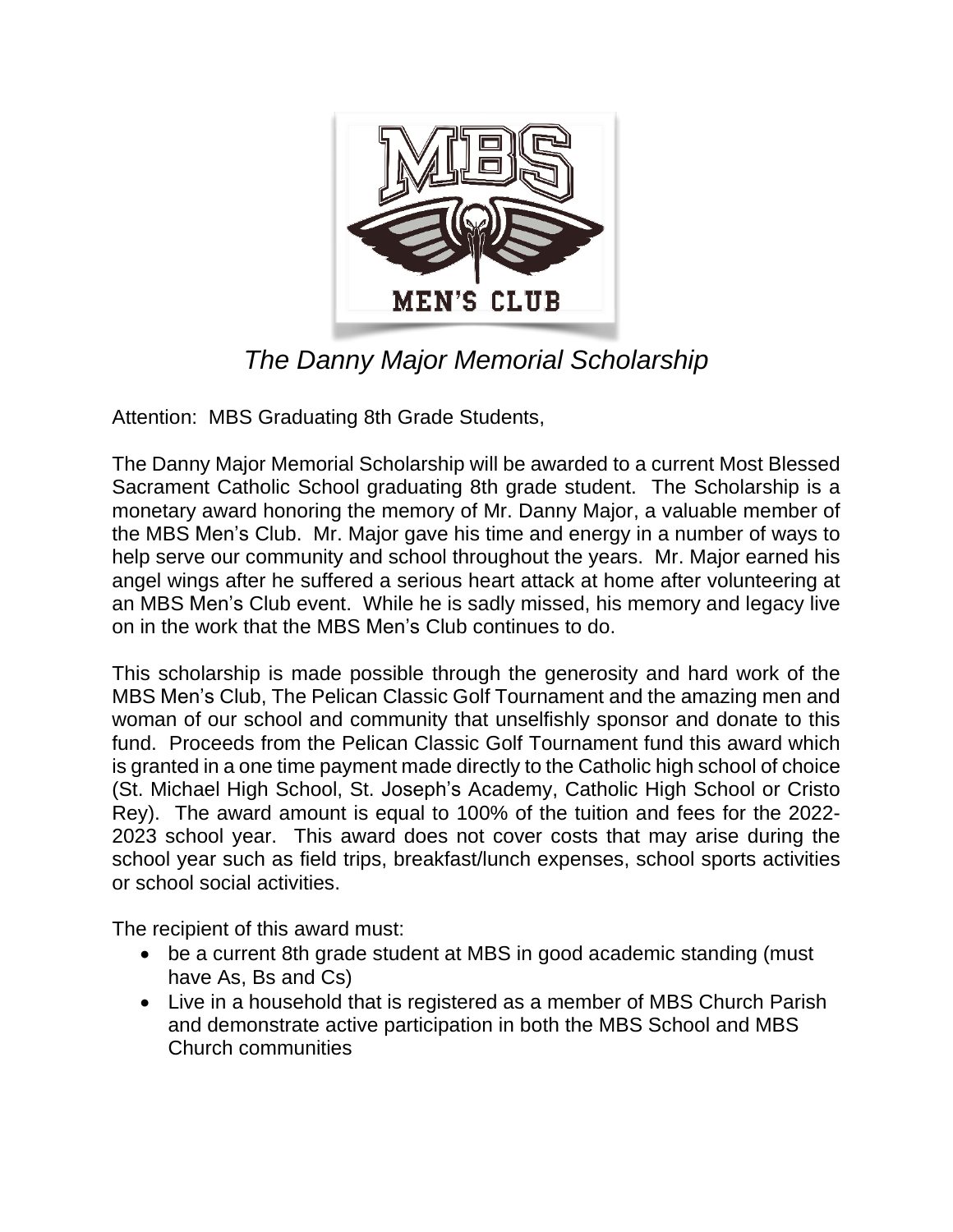- live the mission of MBS by serving the Church, its families and the community and by nurturing Gospel values, academic excellence and a lifetime of prayer and service
- demonstrate the fruits of the spirit: joy, peace, patience, kindness, goodness, faithfulness, gentleness and self-control
- be in financial need or need financial assistance to continue their Catholic education

To apply for this scholarship, please complete the attached form and either mail or hand deliver to the below address. The deadline for consideration is **FRIDAY, APRIL 22, 2022.**

> Cheri Gioe, Principal 8033 Baringer Rd Baton Rouge, LA 70806